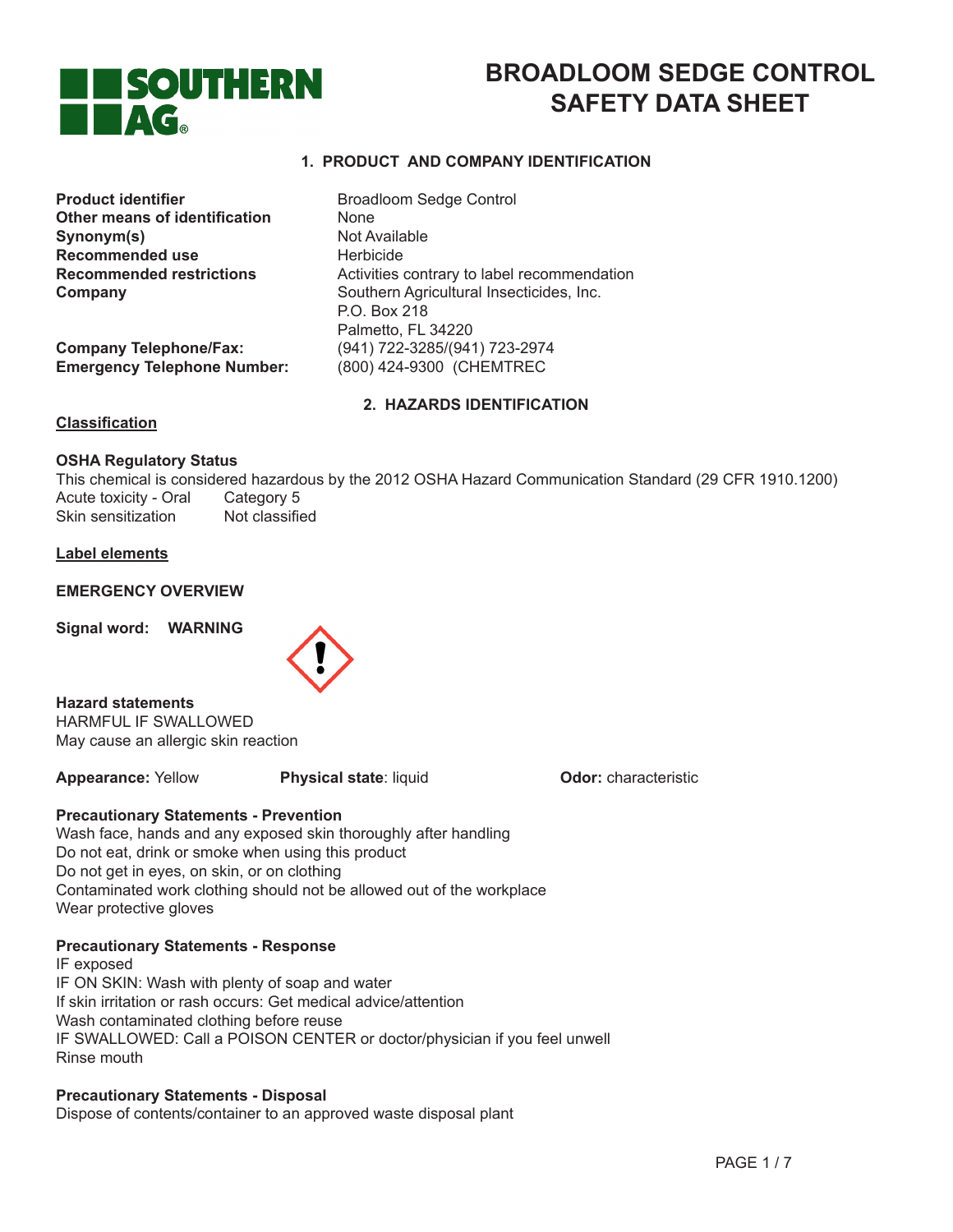**Hazards Not Otherwise Classified (HNOC) OTHER INFORMATION** 

•Harmfultoaquaticlifewithlonglastingeffects

# **3. COMPOSITION/INFORMATION ON INGREDIENTS**

| <b>Chemical name</b> | <b>CAS-No</b> | Weight % | <b>Trade secret</b>                                                                                                       |
|----------------------|---------------|----------|---------------------------------------------------------------------------------------------------------------------------|
| Bentazone-Sodium     | 50723-80-3    | 44       |                                                                                                                           |
| secret.              |               |          | If CAS number is "proprietary", the specific chemical identity and percentage of composition has been withheld as a trade |

# **4. FIRST AID MEASURES**

| <b>FIRST AID MEASURES</b>         |                                                                                                                                                                                                                             |
|-----------------------------------|-----------------------------------------------------------------------------------------------------------------------------------------------------------------------------------------------------------------------------|
| Eye contact                       | Hold eye open and rinse slowly and gently with water for 15 - 20 minutes. Remove contact<br>lenses, if present, after 5 minutes, then continue rinsing eye. Call a poison control center or<br>doctor for treatment advice. |
| <b>Skin contact</b>               | Wash off immediately with plenty of water for at least 15 minutes. Call poison control center<br>or doctor for treatment advice.                                                                                            |
| <b>Inhalation</b>                 | artificial respiration, preferably mouth-to-mouth if possible. Call a physician or poison<br>control center immediately.                                                                                                    |
| Ingestion                         | Do not induce vomiting without medical advice. Never give anything by mouth to an<br>unconscious person. Call a physician or poison control center immediately.                                                             |
| <b>Protection of First-aiders</b> | Use personal protective equipment.                                                                                                                                                                                          |

#### **Most Important Symptoms and Effects, Both Acute and Delayed**

**Most Important Symptoms** No information available. **and Effects**

**Indication of Any Immediate Medical Attention and Special Treatment Needed Notes to physician** Treat symptomatically.

# **5. FIRE-FIGHTING MEASURES**

#### **Suitable extinguishing media**

Carbon dioxide (CO2). Use:. Dry chemical. Water spray. alcohol-resistant foam.

# **Unsuitable extinguishing media** No information available.

#### **Specific hazards arising from the chemical**

No information available.

 **Hazardous combustion products** Carbon monoxide, Carbon dioxide (CO2). Hydrocarbons, Oxides of nitrogen, Sulfur oxides.

# **Explosion data**

# **Protective equipment and precautions for firefighters**

Use personal protective equipment. As in any fire, wear self-contained breathing apparatus pressure-demand, MSHA/ NIOSH (approved or equivalent) and full protective gear.

# **6. ACCIDENTAL RELEASE MEASURES**

#### **Personal precautions, protective equipment and emergency procedures**

Personal Precautions Avoid contact with the skin and the eyes. Wear protective gloves/clothing and eye/face protection.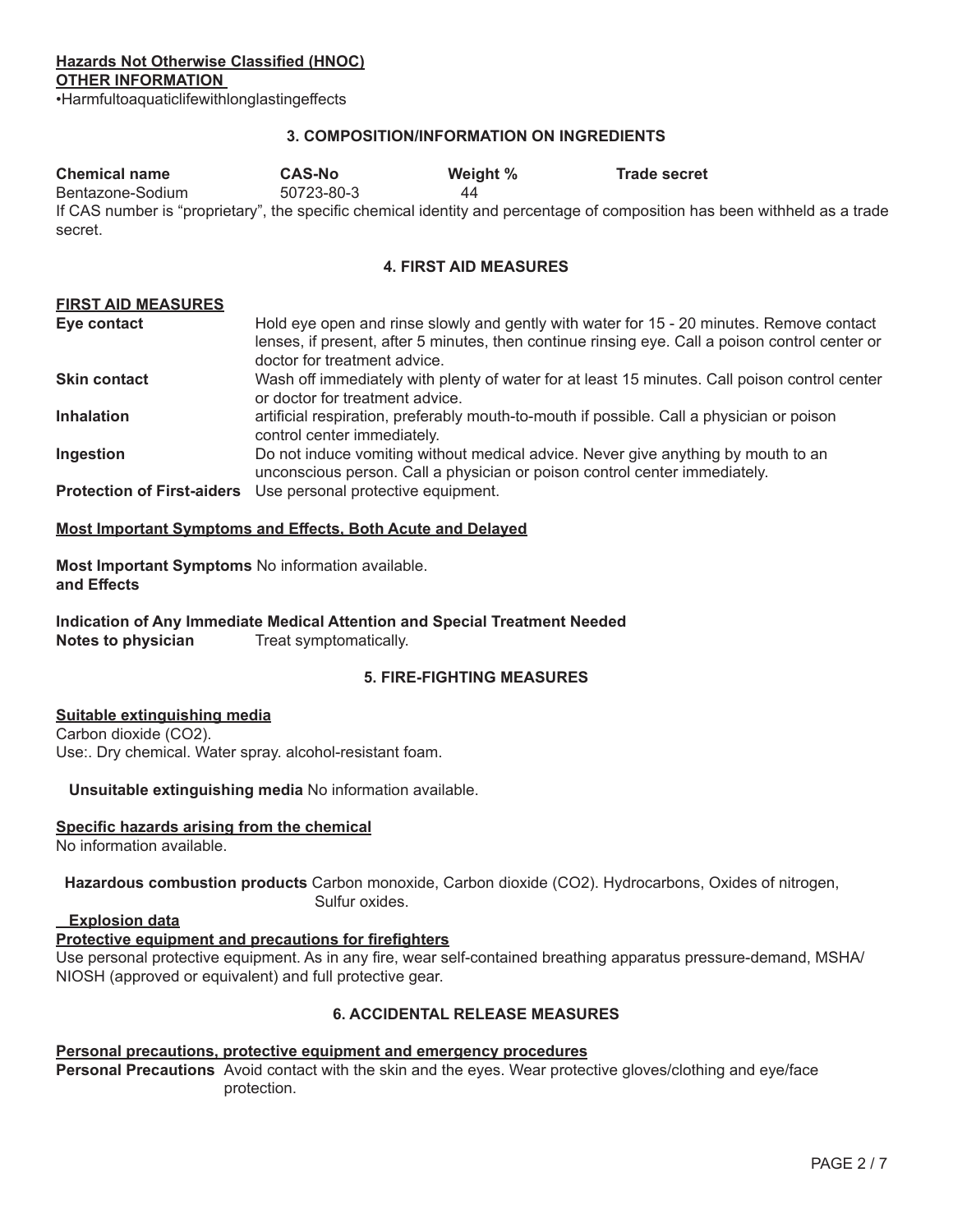**Environmental precautions** Consult a regulatory specialist to determine appropriate state or local reporting requirements, for assistance in waste characterization and/or hazardous waste disposal and other requirements listed in pertinenet environmental permits.

# **Methods and material for containment and cleaning up Methods for Clean-Up** Soak up with inert absorbent material (e.g. sand, silica gel, acid binder, universal binder, sawdust). Sweep up and shovel into suitable containers for disposal. **7. HANDLING AND STORAGE Precautions for safe handling Handling** *Mear personal protective equipment.* Use only in area provided with appropriate exhaust ventilation. Do not breathe vapours or spray mist. Do not eat, drink or smoke when using this product. **Conditions for safe storage, including any incompatibilities Storage Storage Reep containers tightly closed in a cool, well-ventilated place. incompatible materials** Strong oxidizing agents. **8. EXPOSURE CONTROLS/PERSONAL PROTECTION Exposure guidelines** This product does not contain any hazardous materials with occupational exposure limits established by the region specific regulatory bodies. **Engineering controls** *Investigate engineering techniques to reduce exposures. Local mechanical exhaust*  ventilation is preferred. Consult ACGIH ventilation manual or NFPA Standard 91 for de sign of exhaust systems **Personal protective equipment Eye/Face Protection** Use eye protection to avoid eye contact. Where there is potential for eye contact have eye flushing equipment available. Safety glasses with side-shields. If splashes are likely to occur, wear:, Goggles. **Skin protection Long sleeved clothing. Boots. Apron. Impervious butyl rubber gloves. Respiratory protection** In case of mist, spray or aerosol exposure wear suitable personal respiratory protection

 and protective suit. **General hygiene considerations**

When using, do not eat, drink or smoke. Remove and wash contaminated clothing before re-use. Wear suitable gloves and eye/face protection. Wash hands before breaks and immediately after handling the product.

# **9. PHYSICAL AND CHEMICAL PROPERTIES**

# **Information on basic physical and chemical properties Physical state and liquid liquid appearance below CODOR CODOR** *CODOR* **Characteristic color** No information available **Property VALUES Property Remarks/•Method**<br> **pH** 6.95 **pH** 6.95 **Melting point/freezing point** No information available<br>**Boiling Point/Range** Mo information available **Boiling Point/Range Flash Point >100 C Evaporation Rate No information available**<br> **flammability (solid. gas)** No information available **flammability (solid, gas) Flammability limit in air Upper Flammability Limit** No information available<br>**Lower Flammability Limit** No information available **Lower Flammability Limit vapor pressure No information available Vapor Density No information available Specific gravity and the community of the community of the community of the community of the community of the community of the Second PAGE 3 / 7**  $\mu$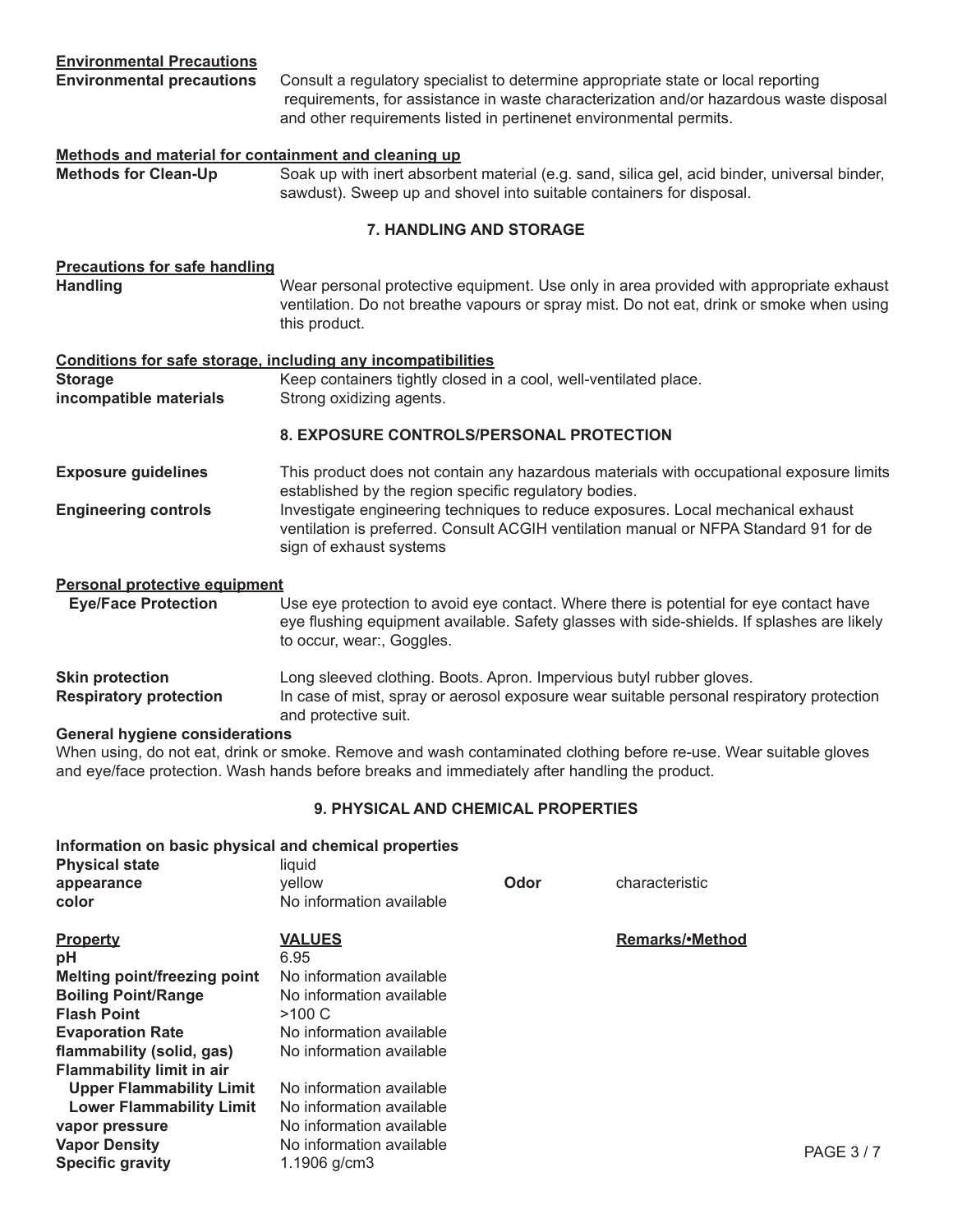| <b>Water solubility</b>                       | No information available |                          |  |
|-----------------------------------------------|--------------------------|--------------------------|--|
| <b>Solubility in Other Solvents</b>           |                          | No information available |  |
| <b>Partition coefficient: n-octanol/water</b> |                          | No information available |  |
| <b>Autoignition temperature</b>               |                          | No information available |  |
| decomposition temperature                     |                          | No information available |  |
| <b>Viscosity, kinematic</b>                   |                          | No information available |  |
| <b>Dynamic viscosity</b>                      |                          | No information available |  |
| <b>Explosive properties</b>                   |                          | No information available |  |
| <b>Oxidizing properties</b>                   |                          | No information available |  |
| <b>OTHER INFORMATION</b>                      |                          |                          |  |
| Softening point                               |                          | No information available |  |
| molecular weight                              |                          | No information available |  |
| <b>VOC Content</b>                            |                          | No information available |  |
| density                                       |                          | No information available |  |

# **Bulk density Bulk density** *No information available*

**10. Stability and Reactivity**

# **Reactivity**

no data available

# **Chemical stability**

Stable under normal conditions. Hazardous polymerisation does not occur.

# **Possibility of hazardous reactions**

None under normal processing. **Hazardous polymerization** Hazardous polymerisation does not occur.

# **Conditions to avoid**

Not known. Heat, flames and sparks. Take precautionary measures against static charges. **incompatible materials**

Strong oxidizing agents.

# **Hazardous decomposition products**

Carbon oxides.

# **11. TOXICOLOGICAL INFORMATION**

# **Information on Likely Routes of Exposure**

**Product information Draggleom:** 

| Alexandra all announce |                                             |                                                     |  |
|------------------------|---------------------------------------------|-----------------------------------------------------|--|
| Ingestion              |                                             | MAY BE HARMFUL IF SWALLOWED.                        |  |
| <b>Skin contact</b>    | Substance may cause slight skin irritation. |                                                     |  |
| Eye contact            |                                             | Mild eye irritant.                                  |  |
| <b>Inhalation</b>      |                                             | May cause irritation of respiratory tract.          |  |
|                        |                                             | Dermal sensitization = Not a sensitizer             |  |
|                        |                                             | Primary dermal irritation (rabbit) = Not irritatin  |  |
|                        |                                             | Primary eye irritation (rabbit) = Mildly irritating |  |
|                        |                                             | Acute inhalation (rat) $LCS0 = 5.257$ mg/L          |  |
|                        |                                             | Acute dermal (rabbit/rat) $LD50 = 2,000$ mg/kg      |  |
|                        |                                             | Acute oral (rat) $LD50 = 4545$ mg/kg                |  |
| Proguet information    |                                             | DIUQUIUUIII.                                        |  |

| <b>Chemical name</b> | LD50 Oral           | <b>LD50 Dermal</b>   | <b>LC50 Inhalation</b> |
|----------------------|---------------------|----------------------|------------------------|
| Bentazone-Sodium     | $= 635$ mg/kg (Rat) | > 2000 mg/kg ( Rat ) | > 5.1 mg/L ( Rat ) 4 h |
| 50723-80-3           |                     |                      |                        |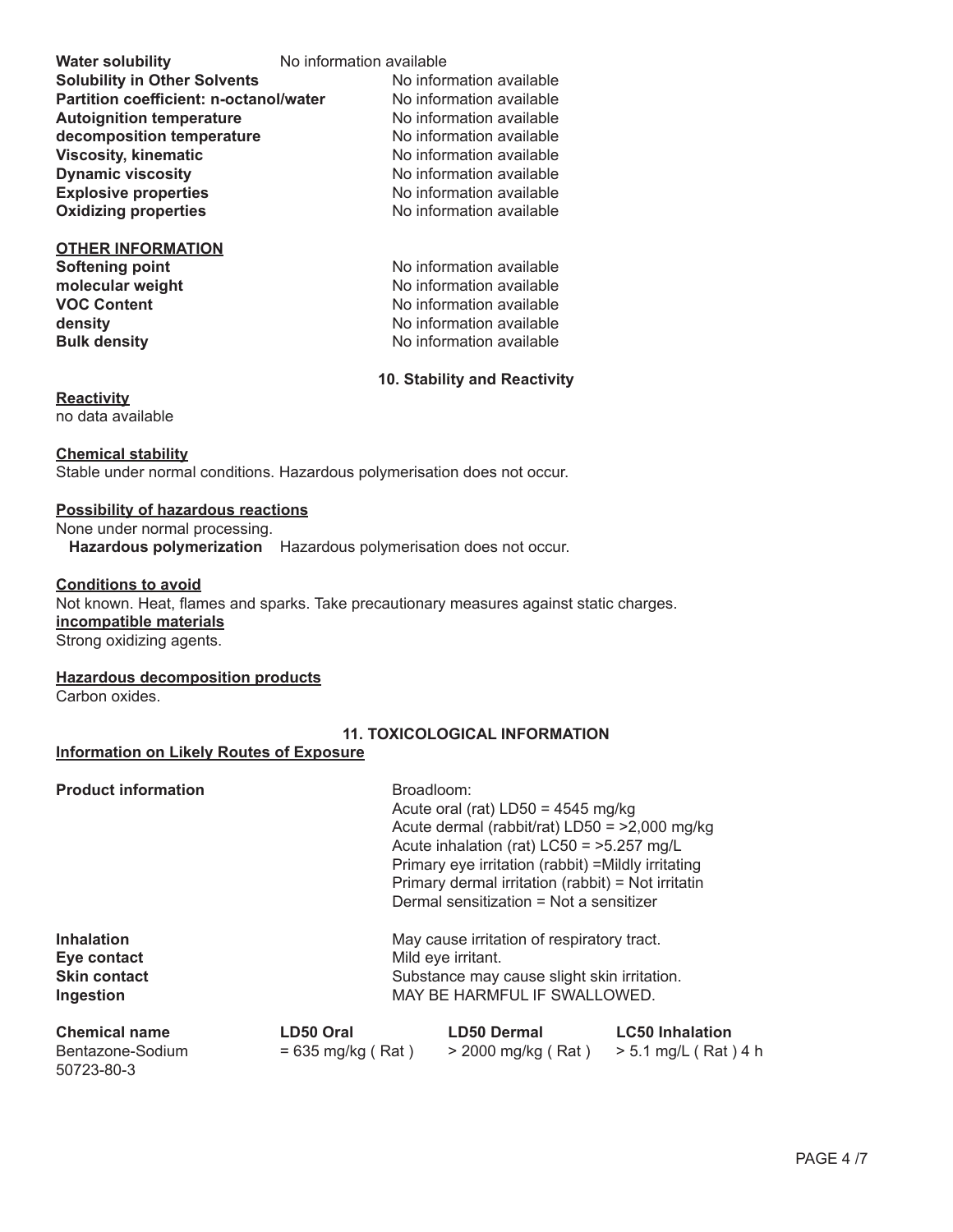| sensitization<br><b>Mutagenic effects</b><br>Carcinogenicity | No information available.<br>No information available.<br>The information below indicates whether any agency has listed any ingredient as<br>a carcinogen. |
|--------------------------------------------------------------|------------------------------------------------------------------------------------------------------------------------------------------------------------|
| <b>Reproductive effects</b>                                  | Not Available.                                                                                                                                             |
| <b>STOT - Single Exposure</b>                                | No information available.                                                                                                                                  |
| <b>STOT - repeated exposure</b>                              | No information available.                                                                                                                                  |
| <b>Chronic toxicity</b>                                      | Avoid repeated exposure.                                                                                                                                   |
| <b>Aspiration hazard</b>                                     | No information available.                                                                                                                                  |

# **Numerical Measures of Toxicity - Product information**

| <b>LD50</b>             | Oral 4545 mg/kg |
|-------------------------|-----------------|
| <b>LD50 Dermal</b>      | $>$ 2000 mg/kg  |
| <b>LC50 Inhalation:</b> | $> 5.257$ mg/l  |

# **12. ECOLOGICAL INFORMATION**

# **ecotoxicity**

Broadloom: (Information on Sodium bentazon) : Rainbow trout LC50 96 hr = >100 mg/L Bluegill sunfish LC50 96 hr = >100 mg/L Daphnia magna EC50 48 hr = >500 mg/L Bobwhite quail LD50 = >5000 mg/kg Mallard duck LD50 = >5000 mg/kg

# **Persistence/Degradability**

No information available.

# **Bioaccumulation/ Accumulation**

Bioaccumulative potential.

| <b>Chemical name</b> | <b>Log Pow</b> |
|----------------------|----------------|
| Bentazone-Sodium     | 0.28           |
| 50723-80-3           |                |

# **Other Adverse Effects**

No information available

**Waste Treatment Methods**

# **13. DISPOSAL CONSIDERATIONS**

**Waste Disposal Method** *Pesticide wastes are acutely hazardous. Improper disposal of excess pesticide or* $\blacksquare$  rinsate is a violation of Federal law. If the wastes cannot be disposed of by use or according to label instructions, contact your State Pesticide or Environmental Control Agency, or the Hazardous Waste representative at the nearest EPA Regional Office for guidance.

**Contaminated packaging Theory Refer to product label.** 

# **14. TRANSPORT INFORMATION**

| DOT             |  |
|-----------------|--|
| ICAO            |  |
| IATA            |  |
| <b>IMDG/IMO</b> |  |
|                 |  |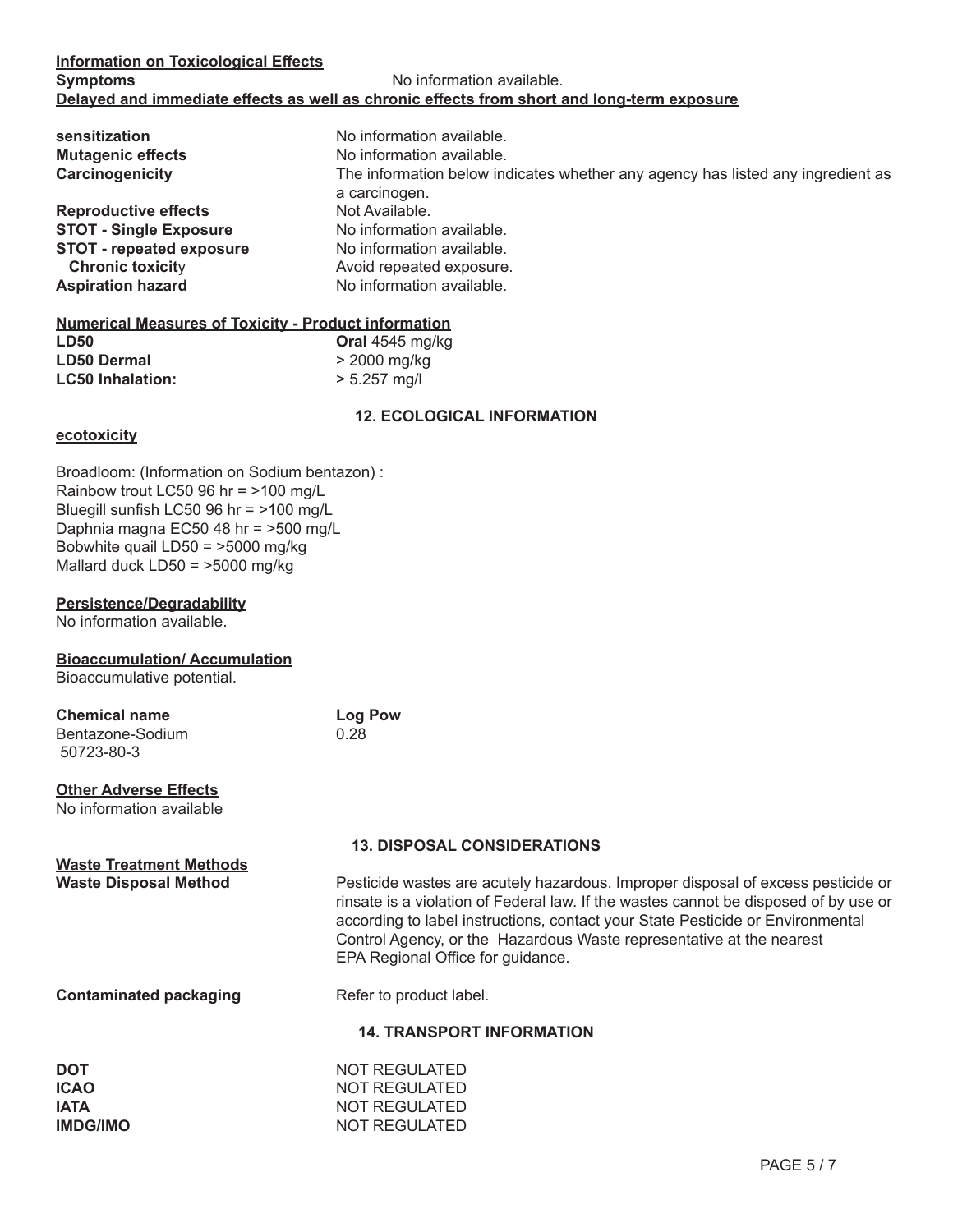# **15. REGULATORY INFORMATION**

This chemical is a pesticide product registered by the Environmental Protection Agency and is subject to certain labeling requirements under federal pesticide law. These requirements differ from the classification criteria and hazard information required for safety data sheets, and for workplace labels of non-pesticide chemicals. Following is the hazard information as required on the pesticide label:

**Signal word CAUTION Ventilation Control** PESTICIDE APPLICATORS & WORKERS THESE WORKERS MUST REFER TO PRODUCT LABELING AND DIRECTIONS FOR USE IN ACCORDANCE WITH EPA WORKER PROTECTION STANDARD 40 CFR PART 170.

**Keep out of Reach of Children. Harmful if absorbed through the skin. Harmful if swallowed. Causes moderate eye irritation.**

| Not determined  |
|-----------------|
| Not determined  |
| Does not comply |
|                 |
| Does not comply |
| Does not comply |
| Does not comply |
| Does not comply |
| Does not comply |
| Does not comply |
|                 |

**TSCA** - United States Toxic Substances Control Act Section 8(b) Inventory

**DSL/NDSL** - Canadian Domestic Substances List/Non-Domestic Substances List

**EINECS/ELINCS -** European Inventory of Existing Commercial Chemical Substances/EU List of Notified Chemical **Substances** 

**ENCS -** Japan Existing and New Chemical Substances

**IECSC -** China Inventory of Existing Chemical Substances

**KECL -** Korean Existing and Evaluated Chemical Substances

**PICCS -** Philippines Inventory of Chemicals and Chemical Substances

**AICS -** Australian Inventory of Chemical Substances

# **Federal Regulations**

**SARA 313** Y

**SARA 311/312 Hazardous**

**Categorization**

| yes |
|-----|
| N٥  |
| N٥  |
| No  |
| N٥  |
|     |

**CERCLA**

SARA Product RQ **0** 

**RCRA Pesticide Information State Regulations**

**State Right-to-Know International regulations U.S. EPA Label information** PAGE 6 / 7